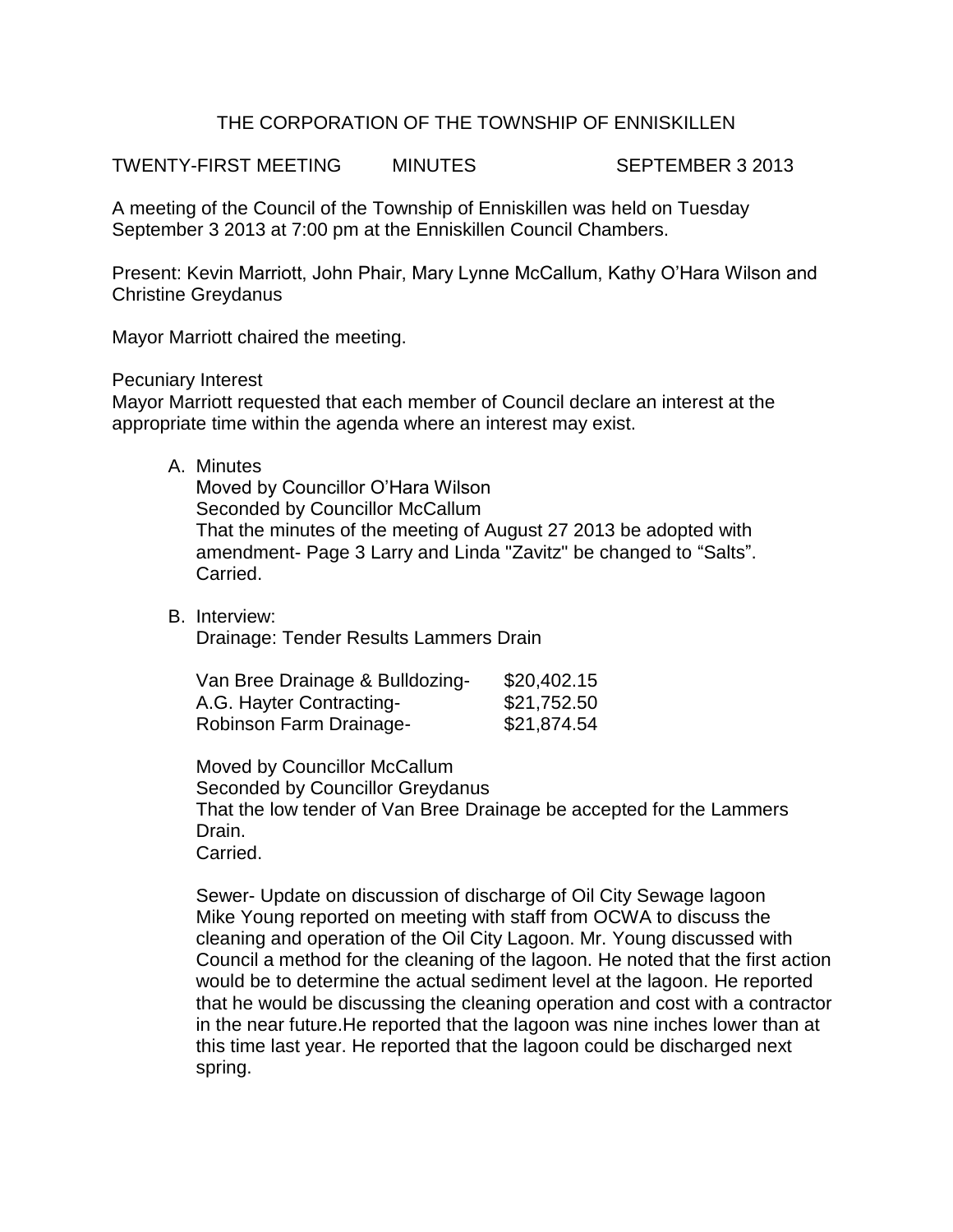Councillor McCallum requested clarification on the payment of an invoice for sewage system chemicals.

C. Meeting to Consider Rumbold Drain 7:10 pm

Present: Dennis Rumbold

Mayor Marriott noted that the consideration of the Rumbold Drain had been adjourned to permit Mr. Rumbold the opportunity to consider continuing the drain project.

Mr. Rumbold reported that he was not very well informed from the beginning in regards to the Drainage Act process. He noted that he had not been informed that he would be responsible for costs if the project was stopped. He reported that his share of the costs could go up even higher than that shown in the preliminary report.

Mr. Rumbold noted that recent changes in his employment left him in the position that he wanted to remove his name from the petition.

Mr. Rumbold proceeded to submit a request to remove his name from the petition.

Mayor Marriott noted that there was no person present to add their name to the petition. The report process was ended due to the lack of a valid petition.

Mr. Rumbold requested that Council consider reducing his costs for the preliminary report due to not being informed of the legal obligations of signing a petition under the Drainage Act.

## Water-

1: Western Ontario Water Association Oct 2-3-13 Mike Young reported that three people had been registered for the Western Ontario Water Works Conference to be held on October 2 and 3 2013.

2: Update on Water system activities

Mr. Young reported that water leaks had been repaired at:

- 1. the intersection of Rokeby Line and Mandaumin Road
- 2. South Plympton Road
- 3. Oakdale Road north of Aberfeldy Line

He noted that two shut off boxes had been repaired.

Mike Cumming reported that the local truck rodeo was to be held at Clearwater arena in Sarnia on October 10 and 11 2013. He reported that some staff members would be present for the event.

A discussion took place concerning the preliminary costs of the Rumbold Drain petition.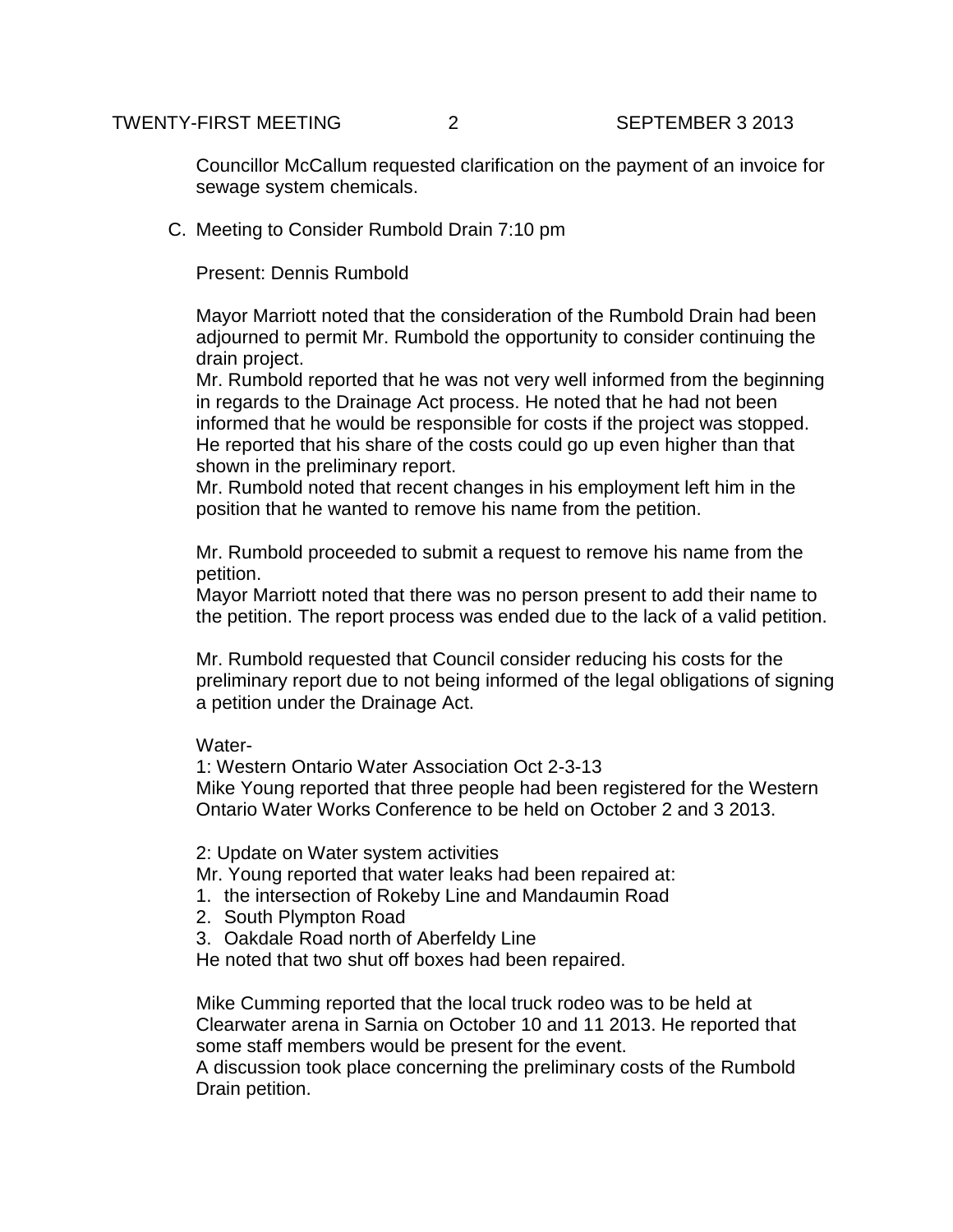Moved by Councillor Greydanus Seconded by Councillor Phair That the Township pay one half the cost of the preliminary drain costs for the Rumbold Drain. Carried.

## 3: Update on Water Purchase Agreements

Mayor Marriott provided Council with an update on discussions with the Town of Petrolia concerning the current water purchase agreement. Mayor Marriott reported that the Township required confirmation of the future increases in rates. At present the Township was provided with confirmed rates extending to 2023. Mayor Marriott reported that he was still interested in confirming water rates beyond that date.

Mayor Marriott noted that a review was underway concerning the costs to connect to the LAWSS water system. He reported that a meeting was to be held in the current week with representatives of Brooke Alvinston to discuss supplying water to a portion of the Enniskillen water system.

- D. Correspondence for information
	- 1. Community Health Service Department Food Premise Operator
	- 2. Federation of Canadian Municipalities communique Aug 22, 26-13
	- 3. London & District Construction Association
	- 4. OGRA purchase of DataWorks
	- 5. Sarnia Lambton Economic Development News
	- 6. Lambton Farm Safety Association
	- 7. Southwestern Economic Alliance promotes regional transportation improvements
	- 8. County of Lambton
		- a. Productive beginning to AMO Conference
		- b. Positive Bird Test for West Nile Virus
		- c. AMO Meetings bring Positive results
		- d. Creative County Fund Applications
		- e. County participates in Wardens-Ministers Meeting at AMO
	- 9. Conservation Update August 2013
	- 10.Union Gas application for multi-year incentive regulation mechanism
	- 11.Waterfronts Playfields & Playgrounds Workshop Sept 25-13
	- 12.Canadian Property Rights Conference 2013
	- 13.Brad Connor Ministry of Natural Resources Sunday Hunting
	- 14.Sarnia Heavy Construction Association General Meeting Sept 10-13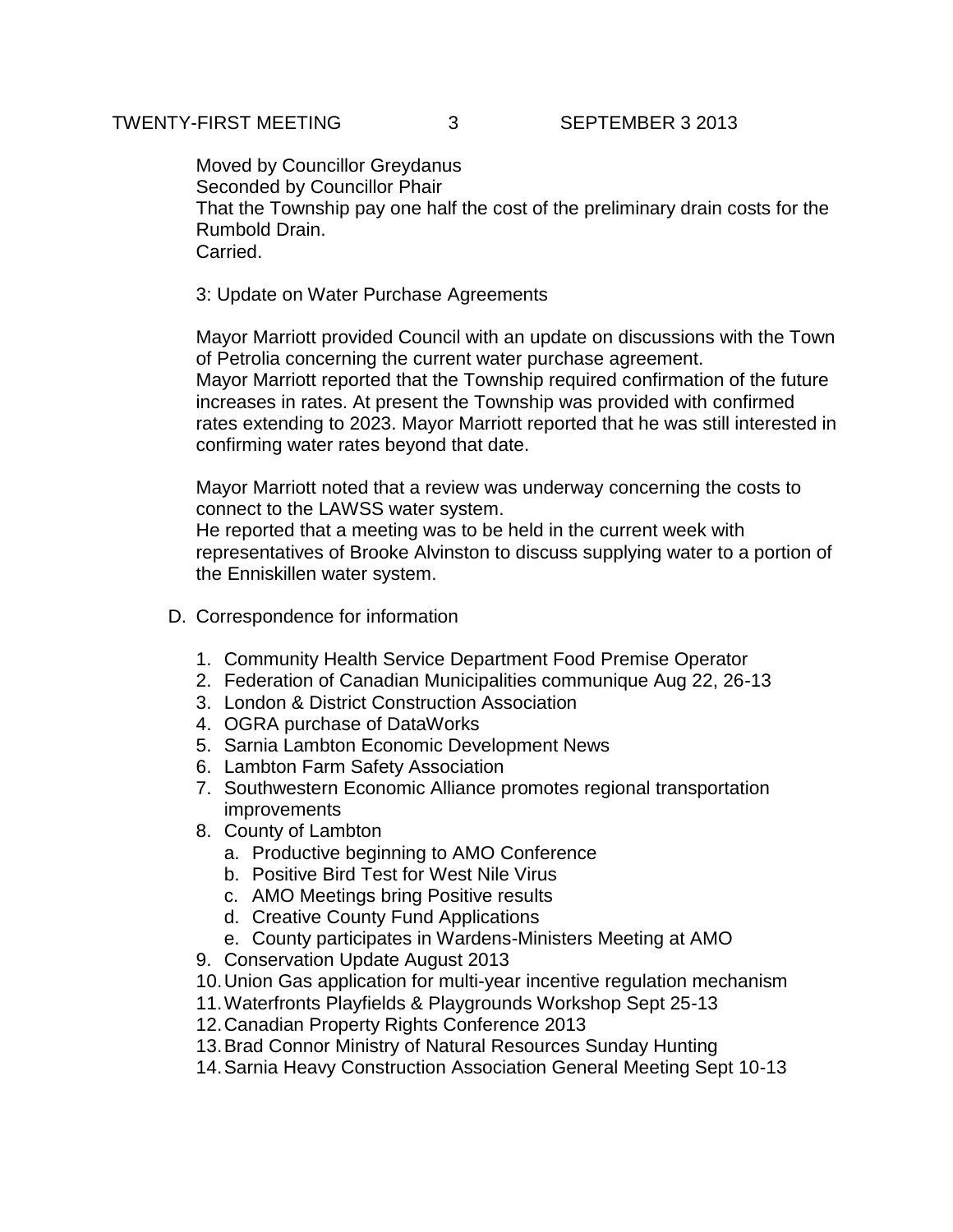- 15.Combination of Emergency Management Ontario and Office of the Fire **Marshall**
- 16.Ministry of Rural Affairs Rural Economic Development Program (RED)
- 17.CUPE Child Care Worker & Early Childhood Educator Appreciation Day
- 18.BCE Wireless Service providers
- 19.Ministry of Energy Ontario's Municipal Energy Plan Program
- 20.New Fit Pricing Schedule
- 21.AMO Solar Photovoltaic Program

Moved by Councillor Greydanus Seconded by Councillor Phair That correspondence 1-21 be received and filed. Carried.

- E. Correspondence requiring
- F. Accounts

Moved by Councillor McCallum Seconded by Councillor Phair That accounts be paid as circulated: Cheque: 6223: \$1,664.99 Cheque: 6256-6269: \$7,533.04 Cheque: 6270-6282: \$14,490.70 Cheque: 6283-6287: \$ 607,878.90 Carried.

- G. Bylaws
	- 1. Bylaw 67 of 2013 Dawn Anderson Drain rating bylaw
	- 2. Bylaw 68 of 2013 Drain Rating Bylaw
	- 3. Bylaw 73 of 2013 Dawn Anderson Drain East rating bylaw
	- 4. Bylaw 75 of 2013 Confirmation Bylaw

Moved by Councillor Greydanus

Seconded by Councillor O'Hara Wilson That first and second reading be given to Bylaws 67, 68, 73 and 75 of 2013. Carried.

Moved by Councillor McCallum Seconded by Councillor Phair That third and final reading be given to Bylaws 67, 68, 73 and 75 of 2013. Carried.